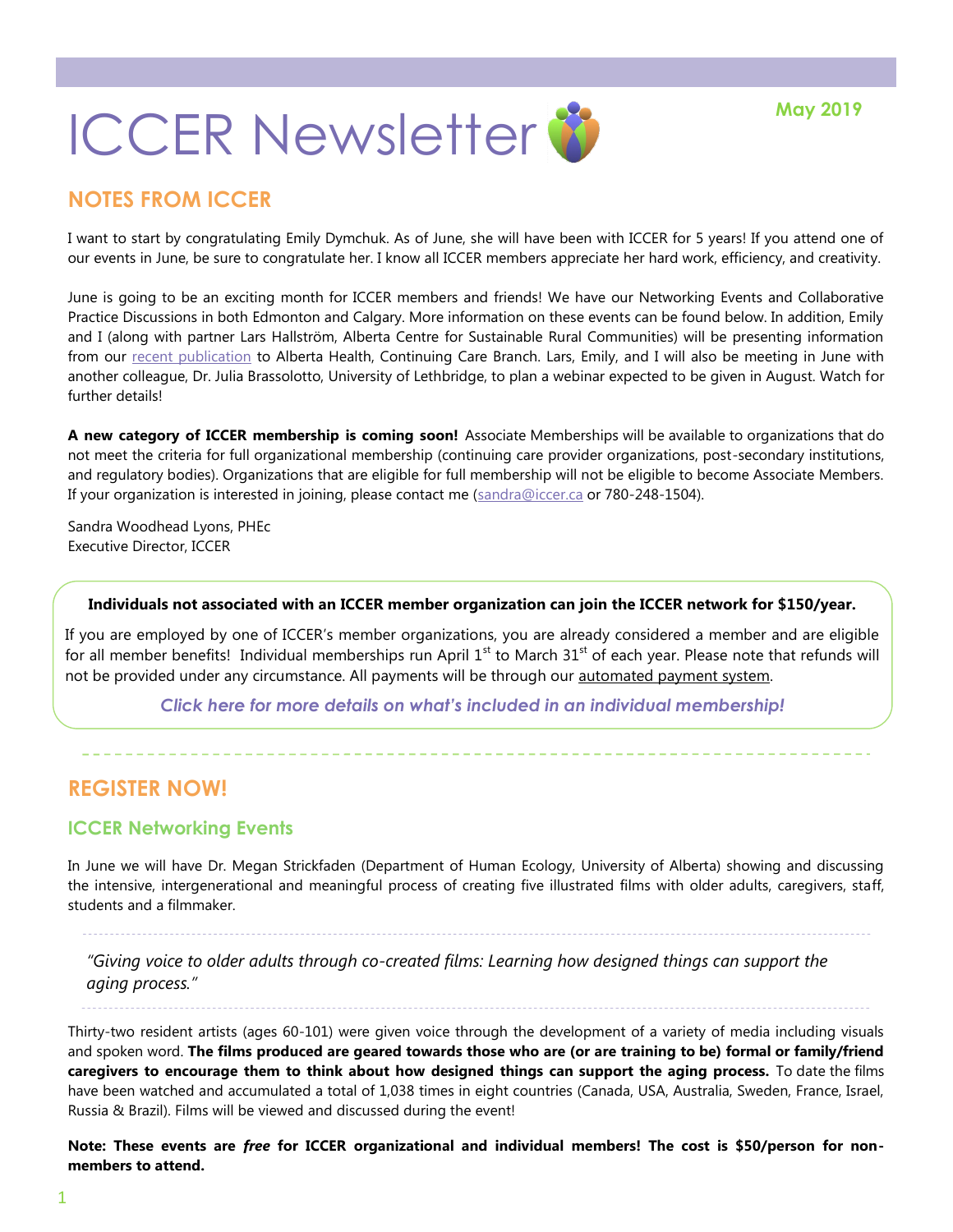### **REGISTER NOW! CONT'D**

If you are interested in reading more about our June Networking Events, and registering, click on the dates below!

- **[Tuesday, June 4, 2019 in Edmonton](http://events.constantcontact.com/register/event?llr=hnncpkfab&oeidk=a07eg9zy1xw34bbb0bc)**
- **[Monday, June 10, 2019 in Calgary](http://events.constantcontact.com/register/event?llr=hnncpkfab&oeidk=a07ega06qxc413c3bc8)**

#### **Collaborative Practice Discussions**

*Restraints—What's the Latest?* The AH Continuing Care Health Service Standard #16: Restraint Management and Secure Spaces continues to cause concern and confusion among care providers. ICCER members are invited to attend a Collaborative Practice Discussion to discuss how our organizations can meet the Standard while maintaining best practice and person-centred care for residents.

Attendees in Calgary are also invited to tour Bethany Care Society's new site, Bethany Riverview!

Resources will be shared ahead of time with those who register to attend the session. *Remember—Collaborative*  **Practice Discussions are only open to ICCER member organizations!** If you are interested in attending, please contact Emily Dymchuk [\(emily@iccer.ca](mailto:emily@iccer.ca) or 780-248-5634).

- **Tuesday, June 11, 2019 in Calgary**
- **Wednesday, June 12, 2019 in Edmonton**

### **SIGN-UP FOR FUTURE EVENT INVITATIONS!**

**click on the link** to be added to our distribution list!

**[Click here to subscribe!](https://visitor.r20.constantcontact.com/manage/optin?v=001MqUcqqvjwLD850nipaor0HtdI1Y9d8ED2u9ivDzRV7Gp5uTyf2p54vfsufOQXL7BcGZnnLM-9yRAw3TIqncd_CNV4yZzfE9gE8XUs-KE6So%3D)**

### **RESOURCES & SPECIAL DATES**

- June is [Brain Injury Awareness Month](https://www.braininjurycanada.ca/)
- June 2 to 8, 2019 is Seniors' Week! This year AHS has decided to focus on the opportunity to address the leading cause of injury among Albertans—falls. Prevention is key in helping older adults stay independent and maintain or improve their quality of life. Below are some resources to help prevent falls and injuries.
	- eLearning Module: [Upstream Approach to Falls Prevention](https://www.albertahealthservices.ca/injprev/Page16376.aspx)
	- Preventing Falls: Injury Prevention & Safety, Information for [Health Professionals](https://www.albertahealthservices.ca/injprev/Page15787.aspx)
	- **•** [Canadian Physical Activity Guidelines for Older Adults](http://www.csep.ca/CMFiles/Guidelines/CSEP_PAGuidelines_older-adults_en.pdf)
- June 15<sup>th</sup> is [World Elder Abuse Awareness Day](https://www.un.org/en/events/elderabuse/)
- June 26<sup>th</sup> is [National Cancer Wellness Awareness Day](https://wicwc.com/)

### **CONNECT WITH US ON SOCIAL MEDIA**



**TWITTER**

**LINKEDIN**